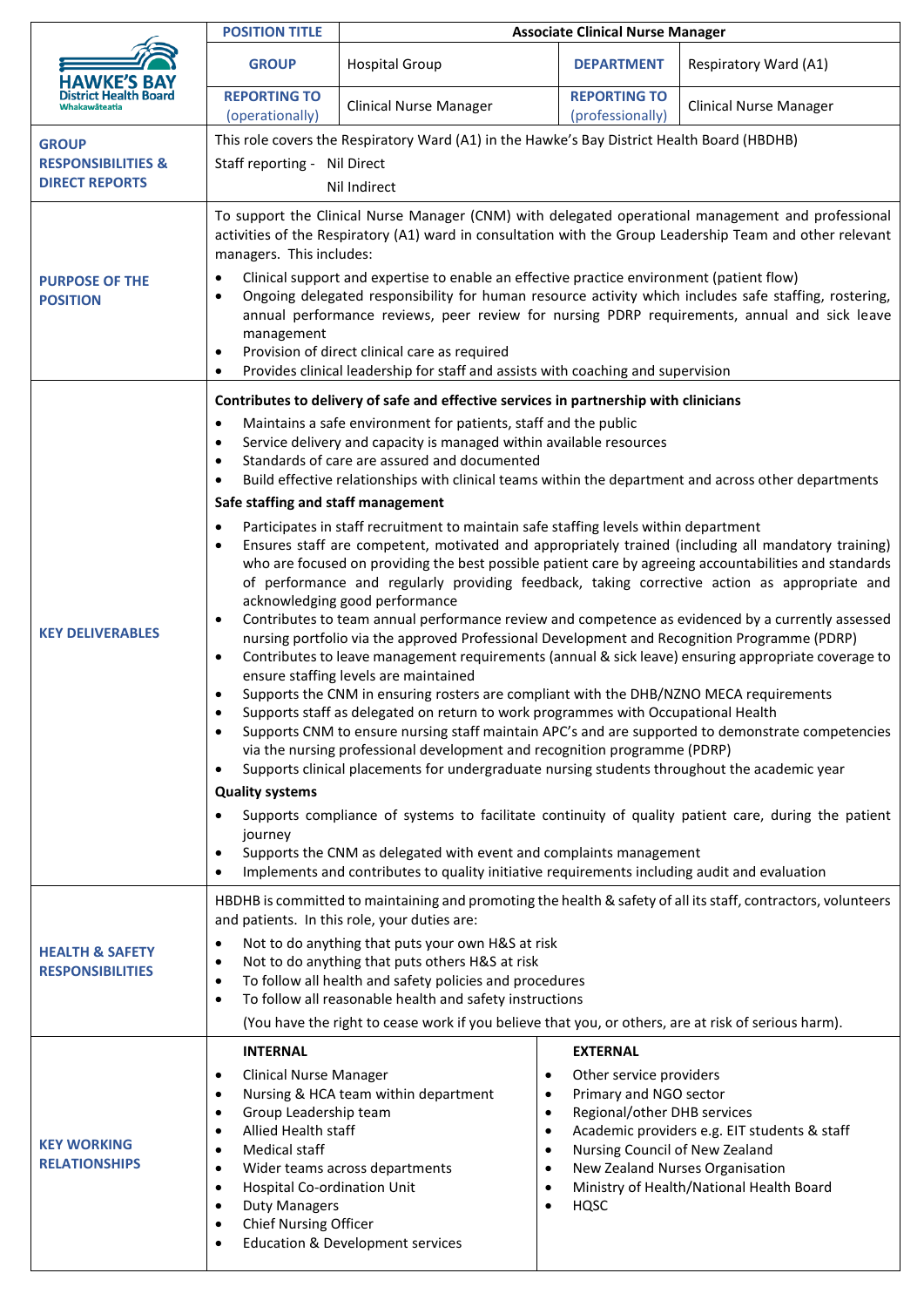| <b>DELEGATION AND</b><br><b>DECISION</b>                           | Makes decisions within delegated responsibility to meet requirements within the department<br>$\bullet$<br>Is required to ensure human resource components of the role meet agreed KPI's<br>٠<br>Works collaboratively with the CNM and any other ACNM's within the department to achieve the plan<br>٠<br>and to problem solve complex issues as they arise.<br>Provides leave cover for the CNM<br>$\bullet$ |  |  |
|--------------------------------------------------------------------|----------------------------------------------------------------------------------------------------------------------------------------------------------------------------------------------------------------------------------------------------------------------------------------------------------------------------------------------------------------------------------------------------------------|--|--|
| <b>EMPLOYMENT</b><br><b>AGREEMENT &amp; SALARY</b>                 | In accordance with the DHB's / NZNO Nursing & Midwifery Multi Employer Collective Agreement (MECA)<br>Designated Senior Nurse Grade 4, according to qualifications and experience pro rata for hours worked.                                                                                                                                                                                                   |  |  |
| <b>HOURS OF WORK</b>                                               | 48 hours per fortnight                                                                                                                                                                                                                                                                                                                                                                                         |  |  |
| <b>TENURE:</b>                                                     | Fixed Term to July 2023                                                                                                                                                                                                                                                                                                                                                                                        |  |  |
| <b>EMPLOYMENT</b><br><b>AGREEMENT &amp; SALARY</b>                 | In accordance with the DHB's / NZNO Nursing & Midwifery Multi Employer Collective Agreement (MECA)<br>Designated Senior Nurse Grade 4 according to qualifications and experience pro rata for hours worked.                                                                                                                                                                                                    |  |  |
| <b>DATE</b>                                                        | April 2022                                                                                                                                                                                                                                                                                                                                                                                                     |  |  |
| <b>EXPENDITURE &amp;</b><br><b>BUDGET</b><br><b>ACCOUNTABILITY</b> | As delegated                                                                                                                                                                                                                                                                                                                                                                                                   |  |  |
| <b>SCOPE &amp; COMPLEXITY</b>                                      | Manages both nurses and health care assistants within the department<br>$\bullet$<br>Effectively managing time and prioritising workload to ensure work is completed within the agreed time<br>٠<br>and KPI's are met<br>Completion of annual performance reviews for all team members<br>٠                                                                                                                    |  |  |